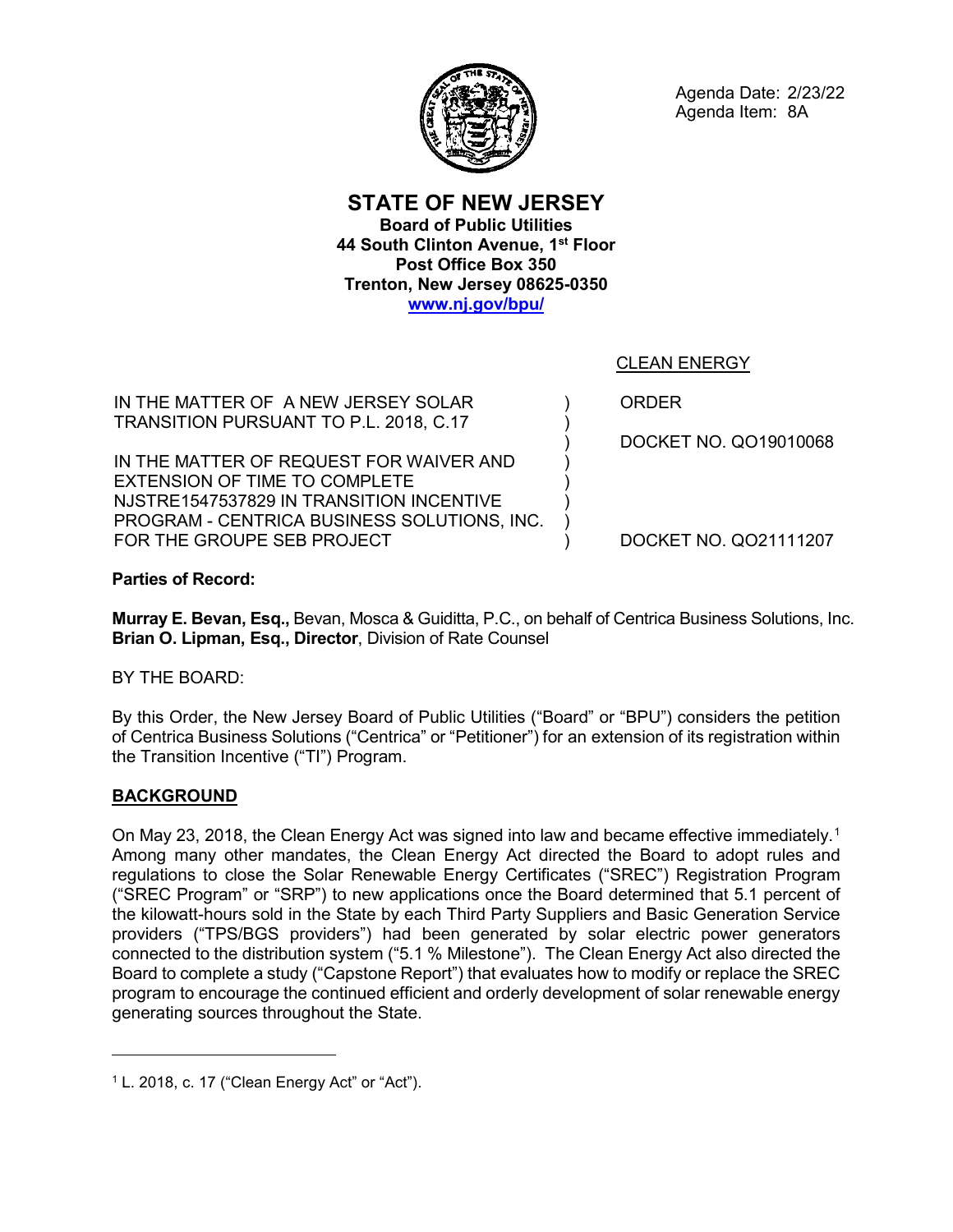On December 6, 2019, the Board established the TI Program to provide a bridge between the legacy SREC program and a to-be-developed Successor Incentive program. The TI Program, subsequently codified in rules,<sup>[2](#page-1-0)</sup> provides eligible projects with Transition Renewable Energy Certificates ("TRECs") for each megawatt hour of electricity produced. Incentives are tailored to specific project types by the use of factors, which are applied to a base incentive rate to provide a particular project type the full incentive amount or a set percentage of that amount depending on the costs and anticipated revenue streams for the project type. Projects located on rooftops receive a factor of 1.0 and thus the full amount of the base incentive. The TI Program portal opened to new applications on May 1, 2020; pursuant to Board Order, the TI Program remained open to new registrations until the establishment of a registration program for the new Successor Program.<sup>[3](#page-1-1)</sup>

On April 21, 2021, BPU Staff ("Staff") issued the New Jersey Successor Program Staff Straw Proposal ("Successor Straw Proposal"). The Successor Straw Proposal expanded on the twopronged incentive program design suggested in the Capstone Report and provided Staff's recommendations for suggested incentive levels, processes, market segment capacity caps, calculation of the statutorily mandated cost cap, and overall implementation of the Successor Program. Five public stakeholder workshops were conducted to address questions about the straw proposal and collect stakeholder feedback on Staff's recommendations. Workshop #5, held on May 7, 2021, specifically addressed the proposed transition from the TI Program to the Successor Program.

On June 24, 2021, the Board granted projects registered in the TI Program on or before the effective date of the order an automatic six-month extension to their existing deadline established at N.J.A.C. 14:8-10.4(d) or (e).[4](#page-1-2)

On July 9, 2021, Governor Murphy signed L. 2021, c.169 into law, effective immediately, authorizing the Board to develop and launch the Successor Program, among other requirements. On July 28, 2021, the Board announced the closure of the TI Program and the opening of the Successor Solar Incentive ("SuSI") Program. The TI Program closed on August 27, 2021, and the SuSI Program opened on August 28, 2021.

#### **Petition**

On November 1, 2021, Centrica filed a petition requesting that the New Jersey Board of Public Utilities ("Board") grant a one-year extension to the conditional acceptance expiration date under the New Jersey Clean Energy Program ("NJCEP") TI Program due to what it characterizes as long delays caused by Atlantic City Electric Company ("ACE") ("the Petition"). Specifically, Petitioner references "repeated failures" to timely send important documents and invoices to Centrica and five months of negotiations over the cost of a required substation upgrade.

<span id="page-1-0"></span> <sup>2</sup> 52. N.J.R. 1850(a) ("TI Rules").

<span id="page-1-1"></span><sup>3</sup> In re a New Jersey Solar Transition Pursuant to P.L. 2018, c. 17, BPU Docket No. QO19010068, Order dated January 8, 2020 ("January 2020 Order").

<span id="page-1-2"></span><sup>4</sup> In re a New Jersey Solar Transition Pursuant To P.L. 2018, C.17 – Order Addressing Requests For Extension For Projects In The Solar Transition Incentive Program, BPU Docket Nos. QO19010068 & QO21060883, Order dated June 24, 2021 ("June 2021 Order").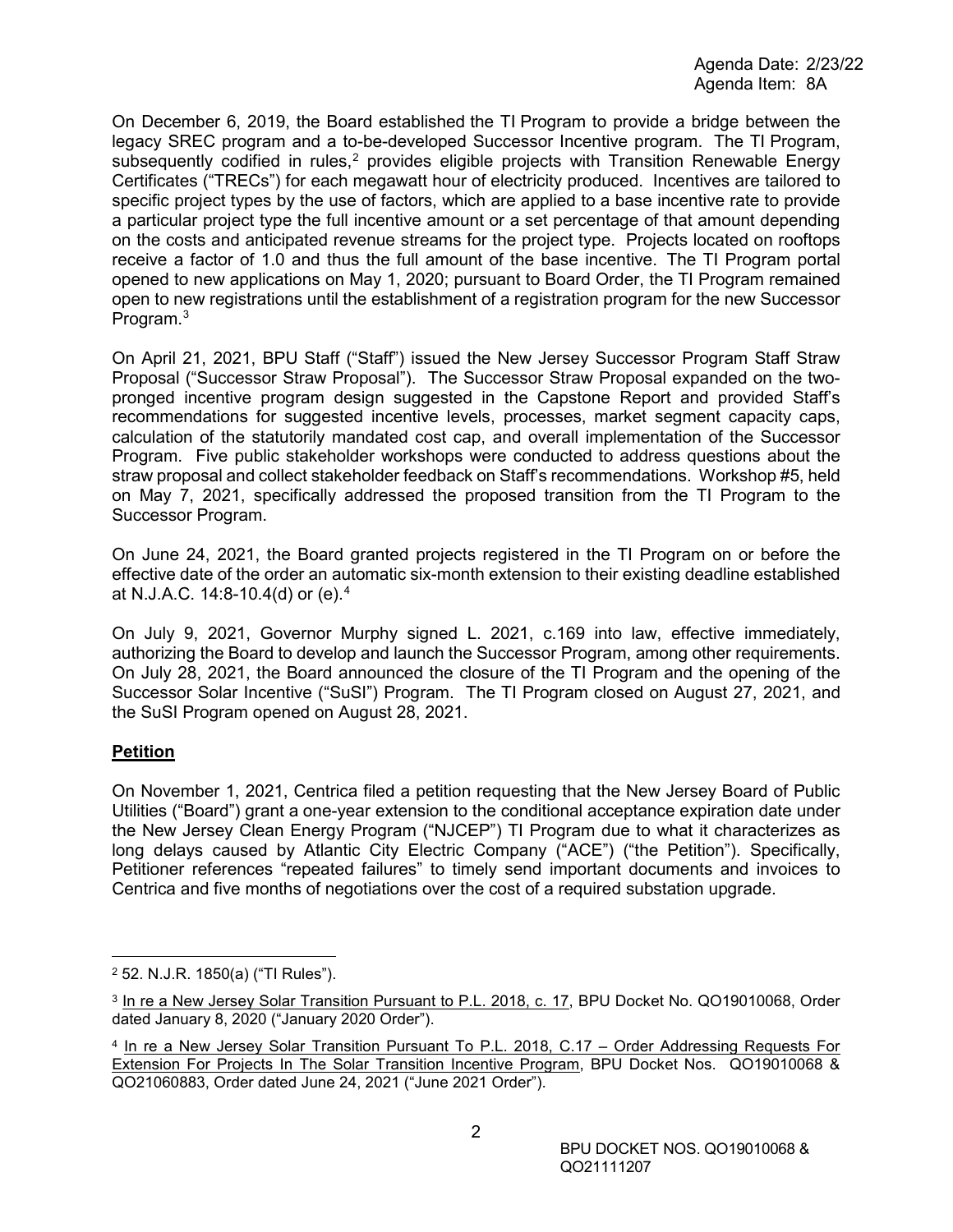According to the Petition, on August 27, 2021, Centrica filed a TI registration for a 1,496.28 kW dc non-residential rooftop-mounted net-metered solar electric generation facility located in Millville, New Jersey ("the Project"). The Program Administrator issued an acceptance letter on September 20, 2021; Petitioner asks that the expiration date of September 20, 2022 be extended to September 20, 2023.

Petitioner claims that it has made every attempt to move the Project forward in a timely manner, including diligently pursuing the interconnection process since August 2020, when it says it first submitted the Level 2 Interconnection Application to ACE.<sup>[5](#page-2-0)</sup> On September 17, 2020, ACE responded to the interconnection application with a letter advising that an interconnection study was required which would take from 2 to 3 months to complete and directing the applicant to sign, date, and return the letter within 30 days ("September 2020 Letter"). [6](#page-2-1) The September 2020 Letter also indicated that an invoice for the required \$10,000 engineering impact study would be sent to the customer after the September 2020 Letter was signed by the customer and returned to ACE. On October 1, 2020, Groupe SEB as customer-generator submitted the signed impact study intent letter to ACE.

Petitioner states that despite its repeated requests from October 20, 2020 through October 5, 2021 for the invoice for ACE's estimate of the substation costs, the invoice was not received until October 19, 2021. Petition at Appendix A. Five of those months were spent negotiating a reduction from ACE's original estimate for interconnection costs, \$1.47 million, to a fourth and final estimate in June 2021 of \$561,000. Each of the four cost estimates also advised that "[t]he estimated time to complete this work is 12 - 18 months after receipt of a fully executed interconnection agreement, after interconnection work is invoiced, and after payment is received[.] and that payment in full was required before construction could begin. Petition at Par. 6 and Attachment B, "Attachment D - Special Procedures for Parallel Interconnection (hereinafter, "Requirements Document")." Pointing to this language, Petitioner notes that the Project's TI Program deadline of September 20, 2022 occurs less than one year after the receipt of ACE's invoice; thus, Petitioner asserts that even had it paid the invoice on the same day that it filed its petition with the Board, meeting this deadline would have been very unlikely.

#### ACE Response

By letter dated December 21, 2021, ACE responded to the Petition. Noting that it had no obligation to negotiate after Petitioner objected to the original substation upgrade estimate, ACE states that "mindful of the clean energy objectives of the State," ACE representatives worked with Petitioner to reach agreement on the scope of work and the price. In ACE's opinion, Petitioner is using this willingness to work with Petitioner against it. ACE also points to Petitioner's statement that "even if Centrica paid the ACE invoices today, it is very unlikely that the Groupe SEB project will be able to reach PTO by the current deadline of September 20, 2022." ACE interprets this language to indicate that it is the scope of work required to interconnect Petitioner, rather than ACE's invoicing, that has caused delay. Additionally, ACE suggests that Petitioner is poorly placed to complain of delayed invoicing when it has not yet paid the invoice that was received on October 19, 2021. ACE takes no position on the relief requested by Petitioner.

<span id="page-2-0"></span> $5$  See Exhibit A to the petition, a timeline of milestones and alleged delays in the interconnection application process managed by ACE.

<span id="page-2-1"></span><sup>&</sup>lt;sup>6</sup> See Exhibit B to the petition, including correspondence between the Petitioner and ACE, as well as two interconnection applications signed by a representative of Groupe SEB dated August 10 and August 19, 2020.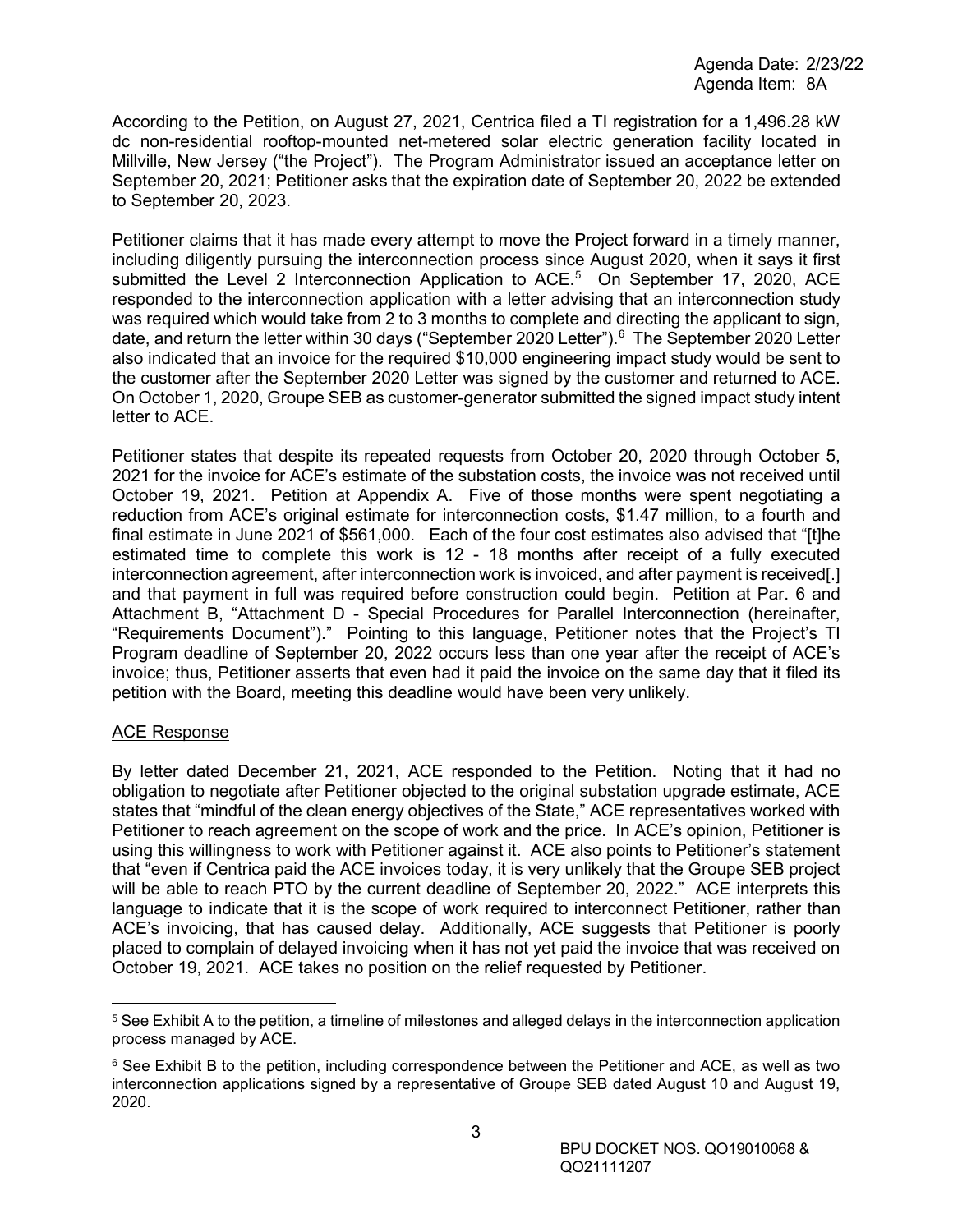### **STAFF RECOMMENDATION**

Petitioner contends that its inability to meet the twelve-month deadline of the TI Program is due entirely to ACE's delays in processing Petitioner's interconnection application. In support of this argument, Petitioner points to the lengthy negotiation process over the cost of the interconnection and to the three-month gap between Petitioner's signing of the "Requirements Document" and its receipt of the associated interconnection invoice. Staff agrees with the Petitioner that the one year of delay from ACE's first notification of the need for an interconnection study until the date that ACE delivered an invoice for the interconnection upgrade costs is troubling.

However, while Staff believes that ACE could and should have moved more expeditiously to process the interconnection application, Staff recognizes the importance of negotiation between the parties. ACE worked with Petitioner to reduce the original cost estimate for substation upgrades by approximately two thirds over the course of the negotiations, and Staff is concerned that the Board not chill the incentive for parties to negotiate on interconnection timelines and costs.

Additionally, Petitioner's own pursuit of interconnection has not always been zealous. Petitioner submitted its TI registration on August 27, 2021 but did not follow up on its request for an invoice from ACE until October 5, 2021. Nor has Petitioner yet paid the invoice that it received some four months ago. Petitioner states that it is unwilling to risk the payment prior to receiving Board approval of its extension, but Petitioner knew at the time of its TI registration: 1) that the program provided only 12 months to reach commercial operation, 2) that ACE estimated 12 to 18 months to complete upgrades, and 3) that ACE would not begin work without payment. However long the initial delays largely related to negotiation between the parties, Staff cannot support a oneyear extension of the TI registration term, to September 20, 2023, for a project that was registered on the last day of eligibility for that program.

Moreover, Petitioner's argument ignores the reality that ongoing negotiation necessarily relates to project maturity. In this instance, whether or not blame can be laid at ACE's door, Centrica's project was not mature enough to meet TI deadlines. Petitioner registered in the TI Program with the knowledge that this program provided twelve months to achieve commercial operation and did not provide for any automatic extensions. The amount of time the applicant had spent developing the project before registering is immaterial. If Petitioner knew that it could not comply with program requirements and complete the Project within one year, without extension, then Petitioner knew or should have known that the Project was not appropriate for registration in the TI Program and would be a better candidate for the Administratively Determined Incentive ("ADI") program which opened the day after Centrica filed its TI registration and which does provide an extension opportunity.

The incentive values in the TI program were designed for projects expected to construct in 2019 and 2020. As a non-residential rooftop solar project, this project would have received the highest available TI Program incentive. However, the time required to complete distribution system upgrades and subsequently install the 1.2 MW solar facility could push completion of this project until September 2023. Given the general declining costs of solar installations, allowing a project expected to reach commercial operation in late 2023 access to incentive levels established under the TI program would be inappropriate. The incentive levels established in the ADI Program, which were specifically designed to appropriately incentivize projects planning on reaching commercial operation in 2023, would be more appropriate.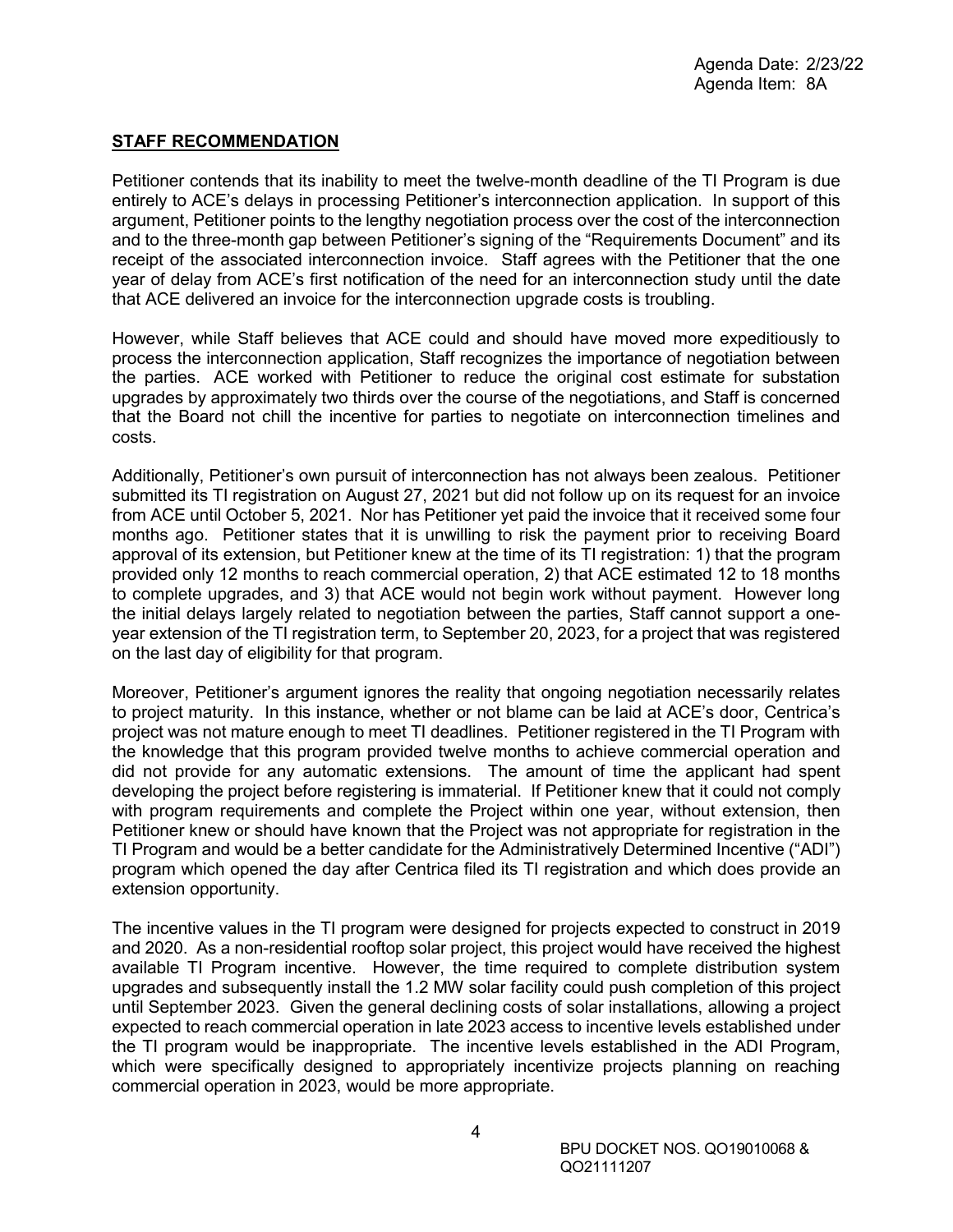Agenda Date: 2/23/22 Agenda Item: 8A

For these reasons, Staff recommends that the Board deny Petitioner's request to extend the September 20, 2022 deadline for the Project. Staff further recommends that if the Petitioner feels it cannot complete by the existing deadline, it be encouraged to withdraw its TI registration and submit an application for eligibility in the ADI Program.

#### **DISCUSSION AND FINDINGS**

Following careful review of the petition and the record in this matter, the Board **FINDS** that Petitioner has not established a basis for granting an extension. The general purpose of the TI Rules, as well as the timelines contained therein, is to provide a smooth transition to the Successor Program and support to New Jersey's thriving solar market while safeguarding the interest of the State's ratepayers by doing so at the lowest possible cost. The ADI Program, which establishes appropriate incentives for projects reaching commercial operation in the 2023 timeframe, is now open and accessible by this project. While the Board is sympathetic to the delays encountered by applicants during the interconnection process, and does not condone the failure of Petitioner's electric distribution company to respond timely to Petitioner's requests for meetings and status updates which occurred prior to the project's TI registration, the Board **FINDS** that Petitioner was aware at the time of registering that the Project was unlikely to meet the completion deadlines of the TI Program. The Board **FINDS** that the delays encountered during the interconnection process do not, based on the record before the Board, constitute grounds to waive TI Program requirements.

Furthermore, Petitioner's request to extend the TI Program deadlines for its project would necessitate a waiver of the TI Rules. The Board's rules state that "[i]n special cases, upon a showing of good cause the [B]oard may relax or permit deviations from the rule." N.J.A.C. 14:1- 1.2(b). The Board's rules go on to explain that "the Board shall, in accordance with the general purpose and intent of the rules, waive section(s) of the rule if full compliance with the rule(s) would adversely affect ratepayers, hinders safe, adequate and proper service, or is in the interest of the general public." N.J.A.C. 14:1-1.2(b)(1). While the Board understands that Petitioner may not have anticipated the amount of time required to complete the interconnection study process, or to negotiate costs, the Board does not find that the public interest is served by granting the requested waiver of the TI rules. The Board must balance Petitioner's interests as a solar developer with the public's interest in timely completion of projects, the ratepayers' interest in controlling the cost of solar subsidies, and ratepayers' interest in ensuring that incentive levels appropriately reflect when a project reaches commercial operation. The TI Program was designed to be a bridge between the SRP and the now-open Successor Incentive Program. N.J.A.C. 14:8-10.1. Noting that this registration was made on the last day of the TI Program with Petitioner having knowledge that it would likely be unable to comply with the TI Program deadlines, and finding no further evidence of a special case or good cause to deviate from the rules, the Board **FINDS** that this project is not entitled to receive one or more waivers of the TI Program rules in order to qualify for those incentives. Having carefully considered this matter, the Board **DECLINES** to waive the TI Rules to extend deadlines for Petitioner's project, and **HEREBY DENIES** the petition.

Should the Petitioner believe that it cannot complete by the existing deadline, the Board encourages Petitioner to withdraw its TI registration and submit an application for eligibility in the ADI Program.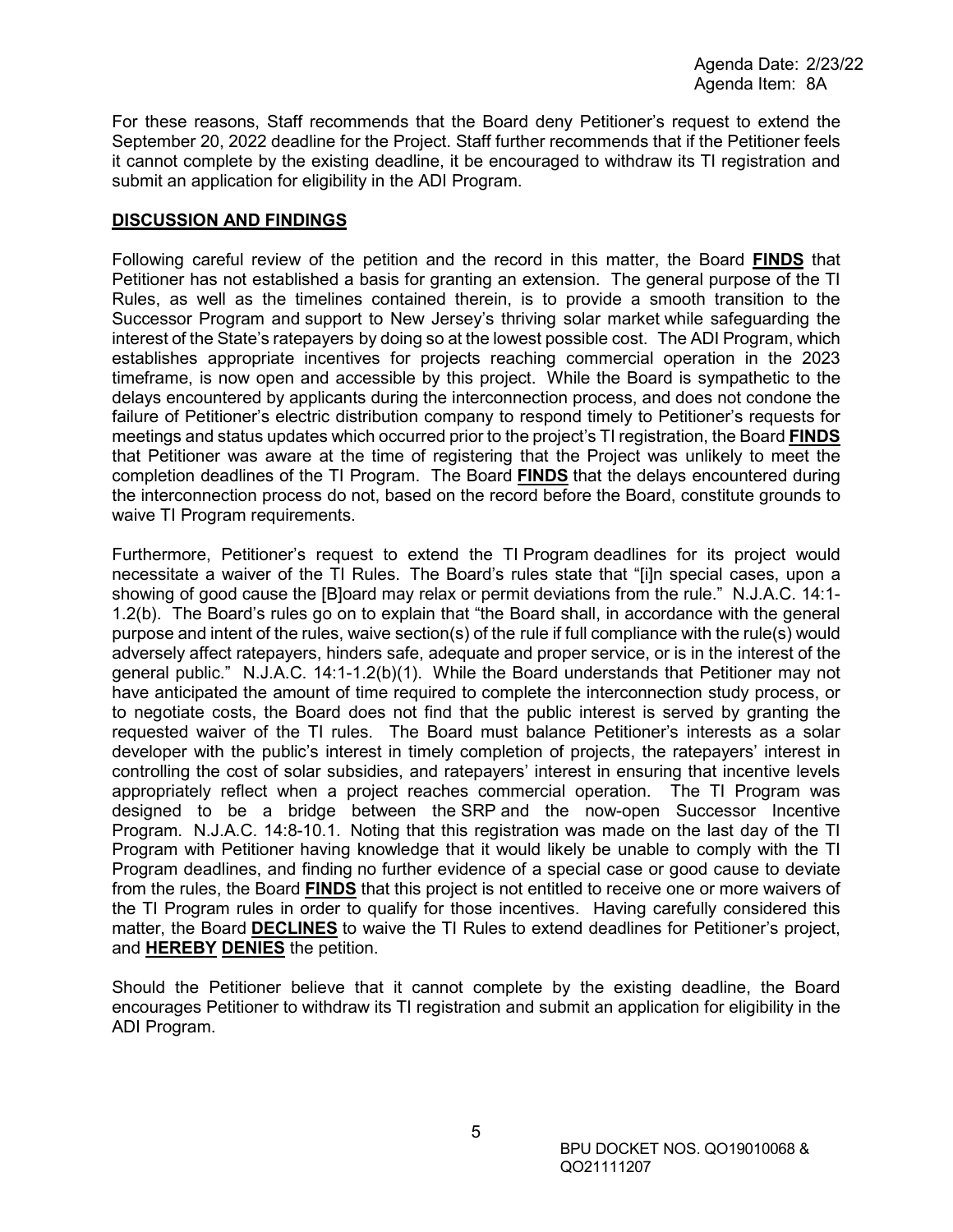The effective date of this Order is March 2, 2022.

DATED: February 23, 2022

BOARD OF PUBLIC UTILITIES BY:

**GSEPH L. FIORDALISO** 

**PRESIDENT** 

 $Holeder$ ÁRY-⁄ANNA HOLDEN M,

**COMMISSIONER** 

Offender China

COMMISSIONER

DIANNE SOLOMON **COMMISSIONER** 

ROBERT M. GORDON

**COMMISSIONER** 

ATTEST: Andre Camarlo Welch

**SECRETARY**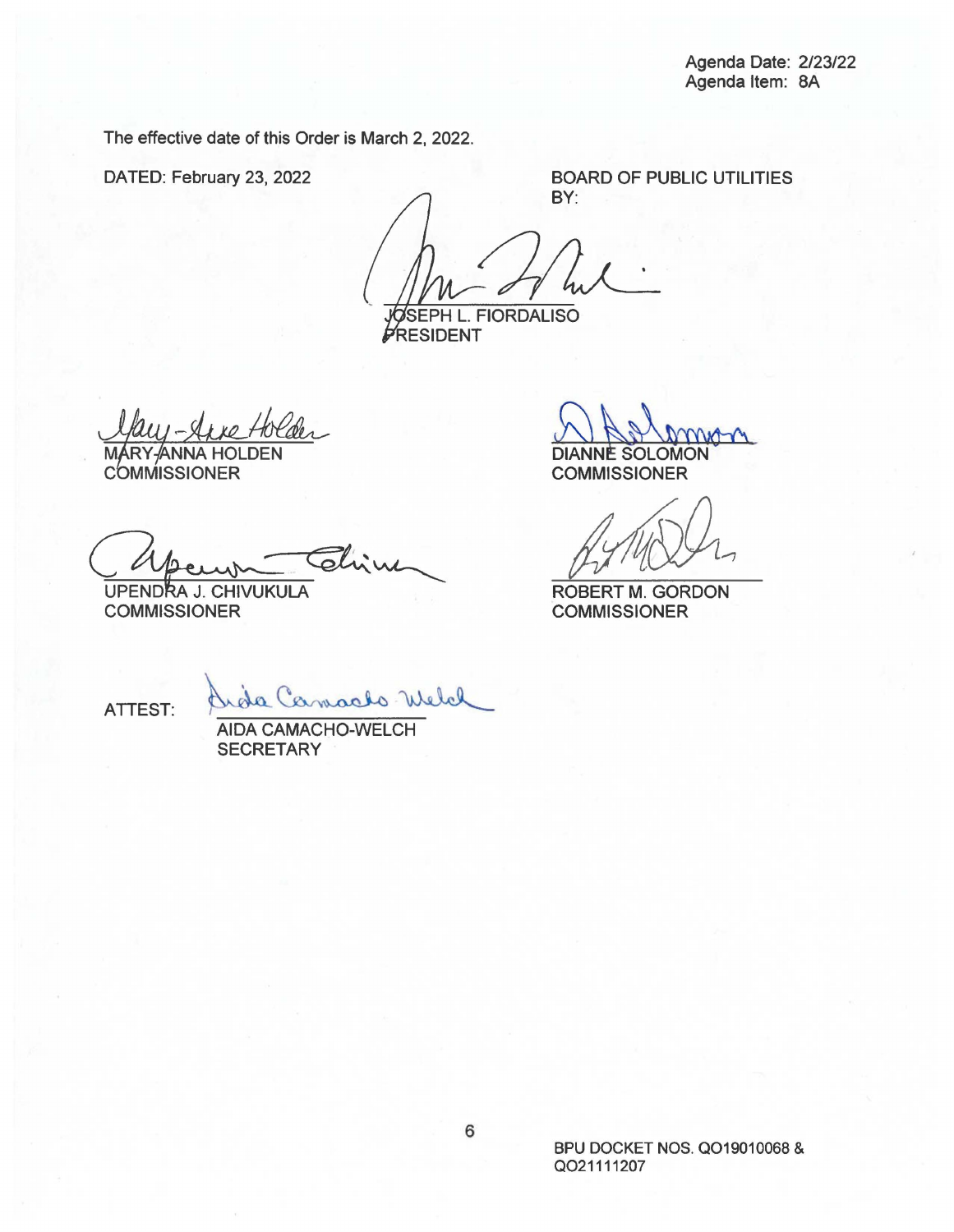#### IN THE MATTER OF A NEW JERSEY SOLAR TRANSITION PURSUANT TO P.L. 2018, C.17 DOCKET NO. QO19010068

#### I/M/O REQUEST FOR WAIVER AND EXTENSION OF TIME TO COMPLETE NJSTRE1547537829 IN TRANSITION INCENTIVE PROGRAM - CENTRICA BUSINESS SOLUTIONS, INC. FOR THE GROUPE SEB PROJECTS

# DOCKET NO. QO21111207

#### **SERVICE LIST**

| <b>Centrica Business Solutions, Inc.</b> | <b>Board of Public Utilities</b>                                 |
|------------------------------------------|------------------------------------------------------------------|
| Bevan, Mosca & Guiditta, P.C.            | 44 South Clinton Avenue, 1 <sup>st</sup> Floor                   |
| 222 Mount Airy Road, Suite 200           | Post Office Box 350                                              |
| Basking Ridge, NJ 07920                  | Trenton, NJ 08625-0350                                           |
| Murray E. Bevan, Esq.                    | Aida Camacho-Welch, Secretary of the Board                       |
| mbevan@bmg.law                           | board.secretary@bpu.nj.gov                                       |
| Jennifer McCave, Esq.                    | Bob Brabston, Esq., Executive Director                           |
| jmccave@bmg.law                          | robert.brabston@bpu.nj.gov                                       |
| <b>Atlantic City Electric Company</b>    | Taryn Boland, Chief of Staff                                     |
| 92DC42                                   | taryn.boland@bpu.nj.gov                                          |
| 500 N. Wakefield Drive                   | <b>General Counsel's Office</b>                                  |
| Post Office Box 6066                     |                                                                  |
| Newark, DE 19714-6066                    | Abe Silverman, Esq., General Counsel<br>abe.silverman@bpu.nj.gov |
| Cynthia L.M. Holland, Esq.               |                                                                  |
| <b>Assistant General Counsel</b>         | Carol Artale, Esq., Deputy General Counsel                       |
| cynthia.holland@exeloncorp.com           | carol.artale@bpu.nj.gov                                          |
| <b>Heather Hall</b>                      | Rachel Boylan, Esq., Legal Specialist                            |
| Manager, Regulator Affairs NJ            | rachel.boylan@bpu.nj.gov                                         |
| heather.hall@pepcoholdings.com           | <b>Division of Clean Energy</b>                                  |
| <b>Division of Rate Counsel</b>          |                                                                  |
|                                          | Kelly Mooij, Director                                            |
| 140 East Front Street, 4th Floor         | kelly.mooij@bpu.nj.gov                                           |
| Trenton, NJ 08625-0003                   | Benjamin S. Hunter, Manager                                      |
| Brian O. Lipman, Director                | benjamin.hunter@bpu.nj.gov                                       |
| blipman@rpa.nj.gov                       |                                                                  |
|                                          | Ron Jackson<br>ronald.jackson@bpu.nj.gov                         |
|                                          |                                                                  |
|                                          |                                                                  |
|                                          |                                                                  |